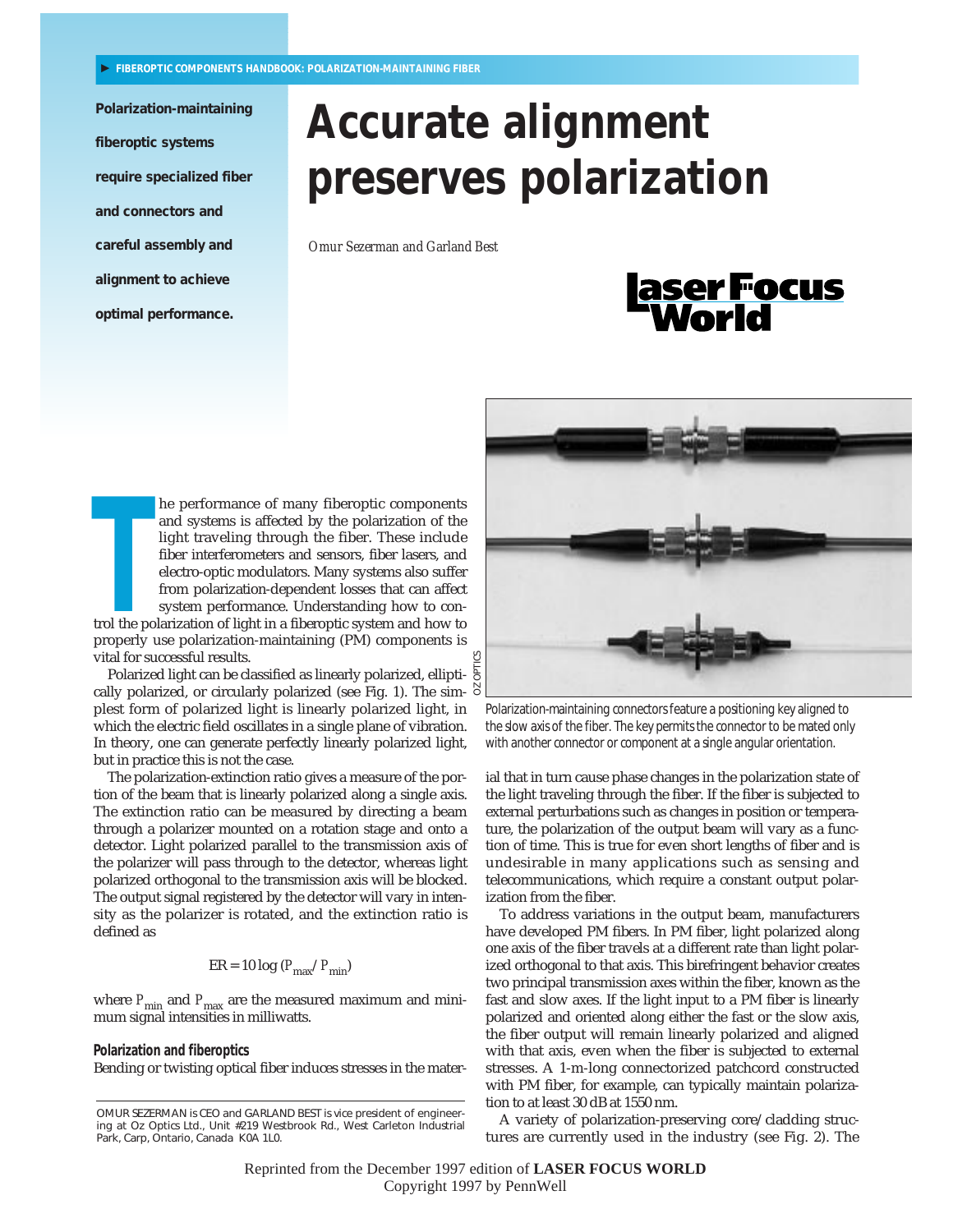dashed lines in the drawings show the slow axis within each structure. More recently, manufacturers have developed polarizing fibers, which only transmit light polarized along the transmission axis of the fiber.

The ability of a PM fiber to maintain polarization depends on the conditions under which light is launched into the fiber. Per-

haps the most important factor is the alignment of the polarization axis of the light with the slow axis of the fiber. For a perfectly polarized input beam, misaligned by an angle θ with respect to the slow axis of an ideal fiber, the extinction ratio is

# ER ≤ 10 log (tan2 θ)

To achieve an output extinction ratio greater than 20 dB, the angular misalignment must be less than 6°; to achieve an extinction ratio of approxi-

mately 30 dB, the angular misalignment must be less than 1.8°.

#### **Fiber-to-source alignment**

Meeting such strict tolerances requires system integrators to use careful alignment techniques. The typical alignment configuration consists of the laser, coupling optics, the PM fiber, a polarizer mounted on a rotary platform, and a fiber link to an optical power meter (see Fig. 3). The fiber-to-source alignment should first be adjusted to optimize coupling efficiency. Next, the maximum and minimum fiber output through the polarizer should be measured with an optical power meter, and extinction ratio calculated. The fiber connector should be rotated by a small increment, and the measurement process repeated. This should be iterated until the measured extinction



FIGURE 1. In polarized light, the electric-field oscillation remains in a single plane (linear polarization, left), rotates azimuthally while changing magnitude (elliptical polarization, middle), or rotates azimuthally while maintaining a constant magnitude (circular polarization, right).

ratio reaches a maximum value.

The type of source used can affect the measurement. Incoherent sources tend to produce a static, averaged measurement of the extinction ratio. Such sources are often used by manufacturers in testing assembled fiber patchcords, for example, to characterize performance. If the product is intended for use with a coherent source, however, such measurements can be misleading. Measurements taken of the same fiber aligned to a coherent source often will produce a lower worst-case measure-



An ideal source for use in polarization-sensitive applications would be one that is polarized to at least 40 dB and with a linewidth on the order of tens of nanometers. Such a source does not produce coherence effects—

interference effects between the light on the slow axis and the fast axis that create variations in the  $P_{\text{max}}$  and  $P_{\text{min}}$  measurements and can falsely influence extinction ratio measurements. Most lasers, including diode lasers, are polarized to only about 25 dB and have a linewidth of about 1 nm, so coherence effects come into play during the alignment process.

To eliminate measurement inaccuracies caused by coherence effects, the fiber must be stressed during alignment. Mechanical stress induces a phase

change in the light along the slow axis of the fiber, changing the interference between the slow axis and the fast axis. The point of the test is to seek the worstcase result. Failure to do so can result in wildly optimistic results.

The fiber should be bent slightly, or wrapped around a mandrel with a diameter of at least 50 mm, and the minimum output power through the polarizer measured. Ideally there should be no change or even a slight decrease in the minimum output power; it is common, however, for this value to increase slightly as a result of changing interference effects. If the increase is only one or two decibels, then the polarization axis is correctly aligned. If the increase is larger, the connector should be readjusted.

The best extinction ratio



cladding designs. Stress-applying parts within the fiber structure impart mechanical stress to the material to differentiate it into fast and slow axes.